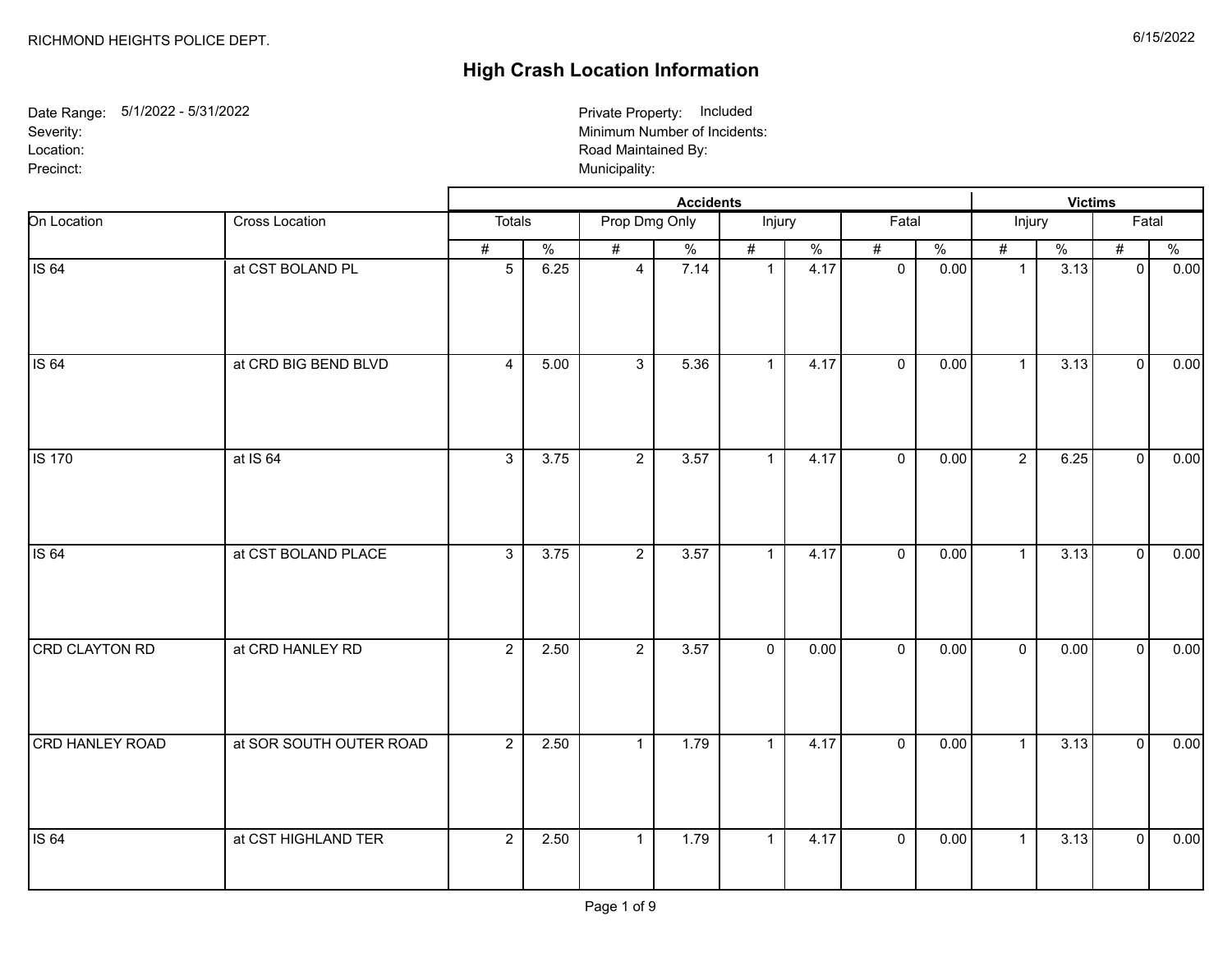|                              |                                        |                |                   |                |               | <b>Victims</b> |                          |              |               |                |               |                |               |
|------------------------------|----------------------------------------|----------------|-------------------|----------------|---------------|----------------|--------------------------|--------------|---------------|----------------|---------------|----------------|---------------|
| On Location                  | Cross Location                         | Totals         |                   | Prop Dmg Only  |               | Injury         |                          | Fatal        |               | Injury         |               | Fatal          |               |
|                              |                                        | #              | $\frac{0}{2}$     | #              | $\frac{9}{6}$ | $\#$           | $\overline{\frac{9}{6}}$ | #            | $\frac{0}{6}$ | #              | $\frac{9}{6}$ | $\#$           | $\frac{0}{2}$ |
|                              |                                        |                |                   |                |               |                |                          |              |               |                |               |                |               |
| <b>IS 64</b>                 | at ERM 32.6                            | $\overline{2}$ | 2.50              | $\mathbf 0$    | 0.00          | $\overline{2}$ | 8.33                     | $\mathbf 0$  | 0.00          | $\overline{4}$ | 12.50         | $\mathbf 0$    | 0.00          |
| <b>PVT ST LOUIS GALLERIA</b> | at PVT ST LOUIS GALLERIA<br>(WJ)       | $\overline{2}$ | 2.50              | $\overline{2}$ | 3.57          | $\mathbf 0$    | 0.00                     | $\mathbf 0$  | 0.00          | $\mathbf 0$    | 0.00          | $\overline{0}$ | 0.00          |
| CRD BIG BEND BLVD            | at CST BRUNO                           | $\mathbf{1}$   | 1.25              | 1              | 1.79          | $\mathbf 0$    | 0.00                     | $\mathbf 0$  | 0.00          | $\mathbf{0}$   | 0.00          | $\overline{0}$ | 0.00          |
| CRD BIG BEND BLVD            | at CST WEST BRUNO AVE                  | $\mathbf{1}$   | 1.25              | 1              | 1.79          | $\mathbf 0$    | 0.00                     | $\mathbf 0$  | 0.00          | $\mathbf 0$    | 0.00          | $\mathbf{0}$   | 0.00          |
| <b>CRD BIG BEND BLVD</b>     | at IS 64                               | $\mathbf{1}$   | 1.25              | 0              | 0.00          | $\mathbf{1}$   | 4.17                     | $\mathbf 0$  | 0.00          | $\mathbf{1}$   | 3.13          | $\mathbf 0$    | 0.00          |
| CRD BIG BEND BLVD            | at RP 104511 BIG BEND BLVD<br>TO IS64E | $\mathbf{1}$   | 1.25              | $\mathbf 0$    | 0.00          | $\mathbf{1}$   | 4.17                     | $\mathbf 0$  | 0.00          | $\mathbf{1}$   | 3.13          | $\mathbf 0$    | 0.00          |
| CRD CLAYTON RD               | at CRD BIG BEND BLVD                   | $\mathbf{1}$   | $1.25$            | $\mathbf 0$    | 0.00          | $\mathbf{1}$   | 4.17                     | $\mathbf 0$  | 0.00          | $\overline{2}$ | 6.25          | 0              | 0.00          |
| <b>CRD CLAYTON RD</b>        | at CRD S BRENTWOOD BLVD                | $\mathbf{1}$   | $\overline{1.25}$ | $\mathbf{1}$   | 1.79          | $\mathbf 0$    | 0.00                     | $\mathbf{0}$ | 0.00          | $\mathbf 0$    | 0.00          | $\overline{0}$ | 0.00          |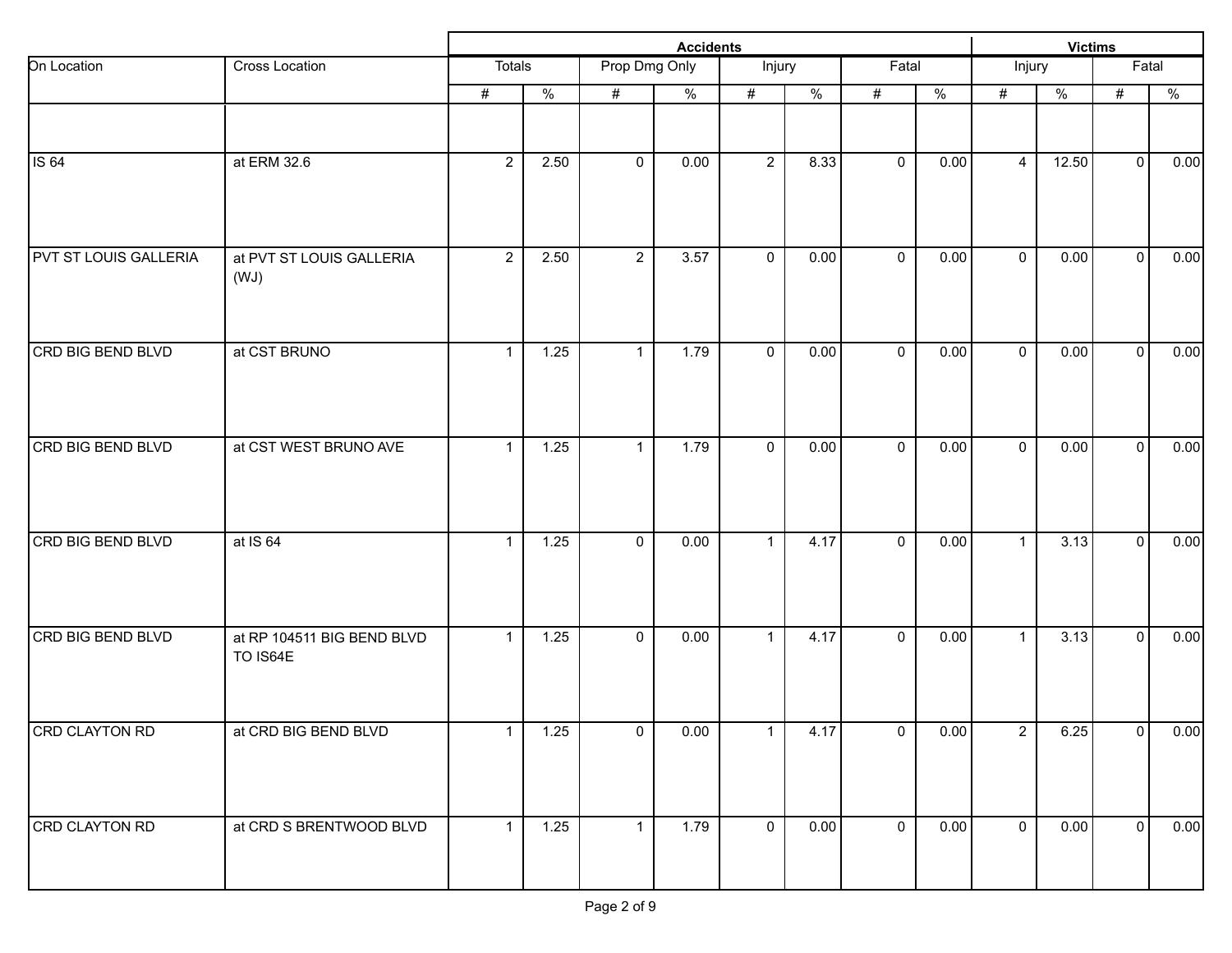|                         |                                            |               |                   | <b>Victims</b> |                          |                     |               |             |               |              |               |                |               |
|-------------------------|--------------------------------------------|---------------|-------------------|----------------|--------------------------|---------------------|---------------|-------------|---------------|--------------|---------------|----------------|---------------|
| On Location             | Cross Location                             | <b>Totals</b> |                   | Prop Dmg Only  |                          | Injury              |               | Fatal       |               | Injury       |               | Fatal          |               |
|                         |                                            | #             | $\frac{0}{2}$     | $\#$           | $\overline{\frac{9}{6}}$ | #                   | $\frac{9}{6}$ | #           | $\frac{0}{6}$ | #            | $\frac{9}{6}$ | $\#$           | $\frac{0}{2}$ |
|                         |                                            |               |                   |                |                          |                     |               |             |               |              |               |                |               |
| CRD CLAYTON RD          | at CST MOORLANDS DR                        | $\mathbf{1}$  | 1.25              | $\mathbf 0$    | 0.00                     | $\mathbf{1}$        | 4.17          | $\mathbf 0$ | 0.00          | $\mathbf{1}$ | 3.13          | $\overline{0}$ | 0.00          |
| <b>CRD CLAYTON ROAD</b> | at CRD BIG BEND BLVD                       | $\mathbf{1}$  | $\overline{1.25}$ | $\mathbf{1}$   | 1.79                     | $\mathbf 0$         | 0.00          | $\mathbf 0$ | 0.00          | $\mathbf 0$  | 0.00          | $\overline{0}$ | 0.00          |
| CRD CLAYTON ROAD        | at CST EAST LINDEN                         | $\mathbf{1}$  | 1.25              | $\mathbf 1$    | 1.79                     | $\mathbf 0$         | 0.00          | $\mathbf 0$ | 0.00          | $\mathbf{0}$ | 0.00          | $\mathbf{0}$   | 0.00          |
| CRD HANLEY RD           | at CST ALABAMA AVE                         | $\mathbf{1}$  | 1.25              | $\mathbf 0$    | 0.00                     | $\mathbf{1}$        | 4.17          | $\mathbf 0$ | 0.00          | $\mathbf{1}$ | 3.13          | $\mathbf{0}$   | 0.00          |
| <b>CRD HANLEY RD</b>    | at CST ELINOR AVE                          | $\mathbf{1}$  | 1.25              | $\mathbf{1}$   | 1.79                     | $\mathsf{O}\xspace$ | 0.00          | $\mathbf 0$ | 0.00          | $\mathbf 0$  | 0.00          | $\mathbf 0$    | 0.00          |
| CRD HANLEY RD           | at CST LAKE FOREST DR                      | $\mathbf{1}$  | 1.25              | $\mathbf{1}$   | 1.79                     | $\mathbf 0$         | 0.00          | $\mathbf 0$ | 0.00          | $\mathbf 0$  | 0.00          | $\mathbf 0$    | 0.00          |
| CRD HANLEY RD           | at CST WEST BRUNO                          | 1             | $1.25$            | 1              | 1.79                     | $\overline{0}$      | 0.00          | $\mathbf 0$ | 0.00          | $\mathbf 0$  | 0.00          | 0              | 0.00          |
| CRD HANLEY RD           | at RP 945166 HANLEY RD TO<br><b>IS170W</b> | $\mathbf{1}$  | $1.25$            | $\mathbf{1}$   | 1.79                     | $\overline{0}$      | 0.00          | $\mathbf 0$ | 0.00          | $\mathbf 0$  | 0.00          | $\mathbf{0}$   | 0.00          |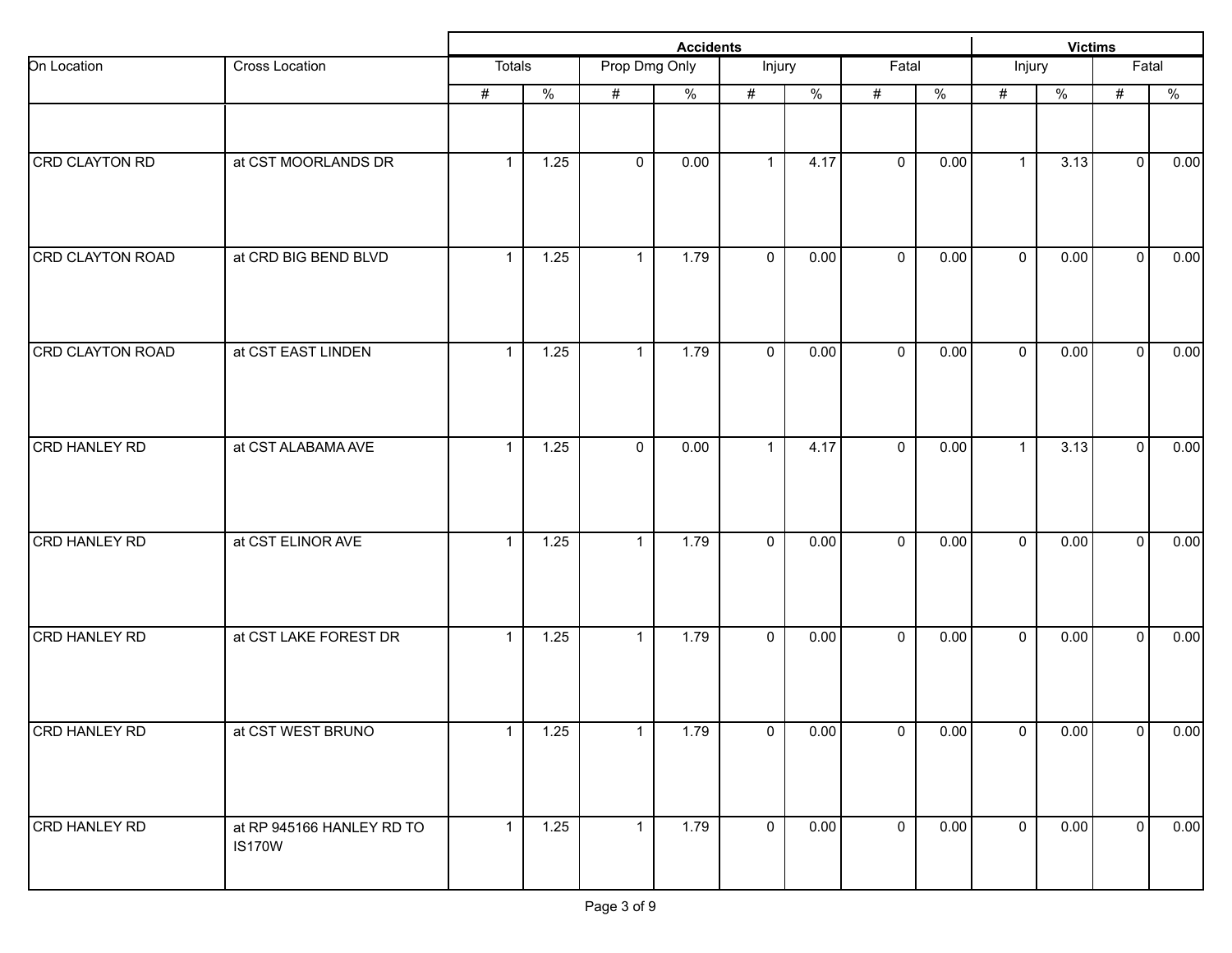|                                   |                                              |              |                          | <b>Victims</b> |      |                |      |             |               |                |      |                |      |
|-----------------------------------|----------------------------------------------|--------------|--------------------------|----------------|------|----------------|------|-------------|---------------|----------------|------|----------------|------|
| On Location                       | Cross Location                               | Totals       |                          | Prop Dmg Only  |      | Injury         |      | Fatal       |               | Injury         |      | Fatal          |      |
|                                   |                                              | #            | $\overline{\frac{9}{6}}$ | #              | $\%$ | $\#$           | $\%$ | #           | $\frac{0}{6}$ | $\#$           | $\%$ | $\#$           | $\%$ |
| CRD S BRENTWOOD<br><b>BLVD</b>    | at CST GALLERIA PKWY                         | $\mathbf{1}$ | 1.25                     | $\mathbf{1}$   | 1.79 | $\mathbf 0$    | 0.00 | $\mathbf 0$ | 0.00          | $\mathbf 0$    | 0.00 | $\overline{0}$ | 0.00 |
| CRD S BRENTWOOD<br><b>BLVD</b>    | at RP 64                                     | $\mathbf{1}$ | 1.25                     | $\mathbf 0$    | 0.00 | $\mathbf{1}$   | 4.17 | $\mathbf 0$ | 0.00          | $\mathbf{1}$   | 3.13 | $\mathbf 0$    | 0.00 |
| CRD S BRENTWOOD<br><b>BLVD</b>    | at SOR SOR                                   | $\mathbf{1}$ | 1.25                     | $\mathbf{1}$   | 1.79 | $\mathbf 0$    | 0.00 | $\mathbf 0$ | 0.00          | $\mathbf{0}$   | 0.00 | $\mathbf 0$    | 0.00 |
| CRD SOUTH BIG BEND<br><b>BLVD</b> | at RP 104520 I64E TO BIG<br><b>BEND BLVD</b> | $\mathbf{1}$ | 1.25                     | $\mathbf 0$    | 0.00 | $\mathbf{1}$   | 4.17 | $\mathbf 0$ | 0.00          | $\mathbf{1}$   | 3.13 | $\mathbf 0$    | 0.00 |
| <b>CST BIG BEND BLVD</b>          | at CST CLAYTON RD                            | $\mathbf{1}$ | 1.25                     | $\mathbf{1}$   | 1.79 | $\mathbf 0$    | 0.00 | $\mathbf 0$ | 0.00          | $\mathbf 0$    | 0.00 | $\mathbf 0$    | 0.00 |
| CST BRUNO AVE                     | at CST DEL NORTE AVE                         | $\mathbf{1}$ | 1.25                     | $\mathbf{1}$   | 1.79 | $\mathbf 0$    | 0.00 | $\mathbf 0$ | 0.00          | $\mathbf 0$    | 0.00 | $\mathbf 0$    | 0.00 |
| <b>CST CLAYTON RD</b>             | at CST CLAYSHIRE DR                          | $\mathbf{1}$ | 1.25                     | $\mathbf 0$    | 0.00 | $\mathbf{1}$   | 4.17 | $\mathbf 0$ | 0.00          | $\overline{2}$ | 6.25 | 0              | 0.00 |
| <b>CST COMMODORE DRIVE</b>        | at CRD CLAYTON ROAD                          | $\mathbf{1}$ | 1.25                     | $\mathbf{1}$   | 1.79 | $\overline{0}$ | 0.00 | $\mathbf 0$ | 0.00          | $\overline{0}$ | 0.00 | $\overline{0}$ | 0.00 |
|                                   |                                              |              |                          |                |      |                |      |             |               |                |      |                |      |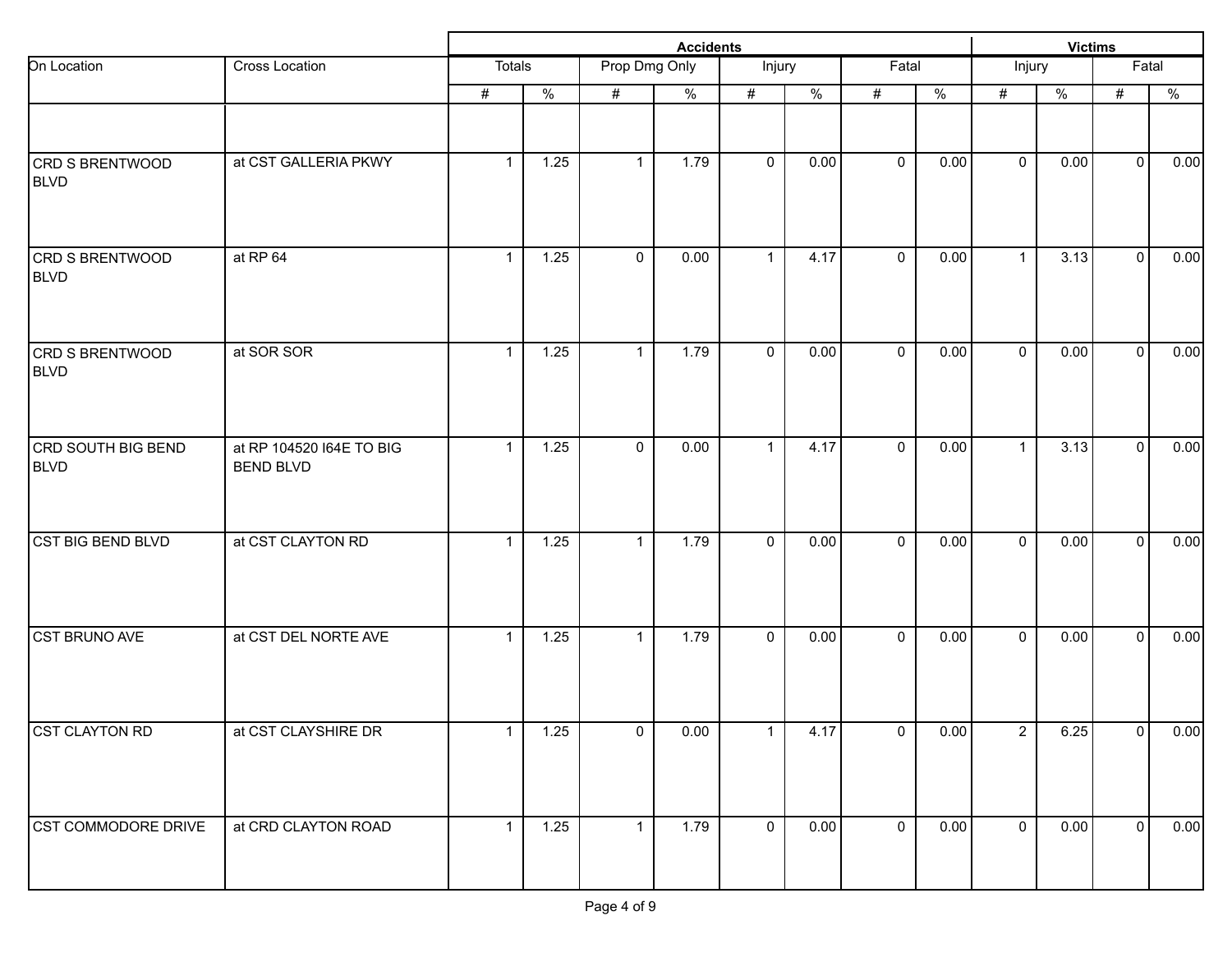|                                 |                                           |              |               |               |               | <b>Victims</b> |                          |              |               |                |               |                |               |
|---------------------------------|-------------------------------------------|--------------|---------------|---------------|---------------|----------------|--------------------------|--------------|---------------|----------------|---------------|----------------|---------------|
| On Location                     | Cross Location                            | Totals       |               | Prop Dmg Only |               | Injury         |                          | Fatal        |               | Injury         |               | Fatal          |               |
|                                 |                                           | #            | $\frac{0}{2}$ | #             | $\frac{9}{6}$ | $\#$           | $\overline{\frac{9}{6}}$ | #            | $\frac{0}{6}$ | #              | $\frac{9}{6}$ | $\#$           | $\frac{0}{2}$ |
|                                 |                                           |              |               |               |               |                |                          |              |               |                |               |                |               |
| CST DALE AVE                    | at CRD HANLEY RD                          | $\mathbf{1}$ | 1.25          | $\mathbf{1}$  | 1.79          | $\mathbf 0$    | 0.00                     | $\mathbf 0$  | 0.00          | $\mathbf 0$    | 0.00          | $\overline{0}$ | 0.00          |
| <b>CST DALE AVENUE</b>          | at CST WOODLANDS                          | $\mathbf{1}$ | 1.25          | $\mathbf 0$   | 0.00          | $\mathbf{1}$   | 4.17                     | $\mathbf 0$  | 0.00          | $\mathbf{1}$   | 3.13          | $\overline{0}$ | 0.00          |
| <b>CST EAGER RD</b>             | at CRD S HANLEY RD                        | $\mathbf{1}$ | 1.25          | 1             | 1.79          | $\mathbf 0$    | 0.00                     | $\mathbf 0$  | 0.00          | $\mathbf{0}$   | 0.00          | $\overline{0}$ | 0.00          |
| <b>CST EAGER RD</b>             | at IS 170                                 | $\mathbf{1}$ | 1.25          | 1             | 1.79          | $\mathbf 0$    | 0.00                     | $\mathbf 0$  | 0.00          | $\mathbf 0$    | 0.00          | $\mathbf{0}$   | 0.00          |
| <b>CST HANLEY RD</b>            | at CST DALE AVE                           | $\mathbf{1}$ | 1.25          | $\mathbf{1}$  | 1.79          | $\mathbf 0$    | 0.00                     | $\mathbf 0$  | 0.00          | $\mathbf 0$    | 0.00          | $\overline{0}$ | 0.00          |
| <b>CST HANLEY RD</b>            | at RP 226784 IS64E TO<br><b>HANLEY RD</b> | $\mathbf{1}$ | 1.25          | $\mathbf{0}$  | 0.00          | $\mathbf{1}$   | 4.17                     | $\mathbf{0}$ | 0.00          | $\overline{2}$ | 6.25          | $\mathbf 0$    | 0.00          |
| CST SNOWDEN AVE                 | at CST LACLEDE STATION RD                 | 1            | $1.25$        | 1             | 1.79          | $\overline{0}$ | 0.00                     | $\mathsf 0$  | 0.00          | $\mathbf 0$    | 0.00          | 0              | 0.00          |
| <b>CST WEST BRUNO</b><br>AVENUE | at CRD HANLEY ROAD                        | $\mathbf{1}$ | $1.25$        | $\mathbf 0$   | 0.00          | $\mathbf{1}$   | 4.17                     | $\mathbf{0}$ | 0.00          | $\mathbf{1}$   | 3.13          | $\overline{0}$ | 0.00          |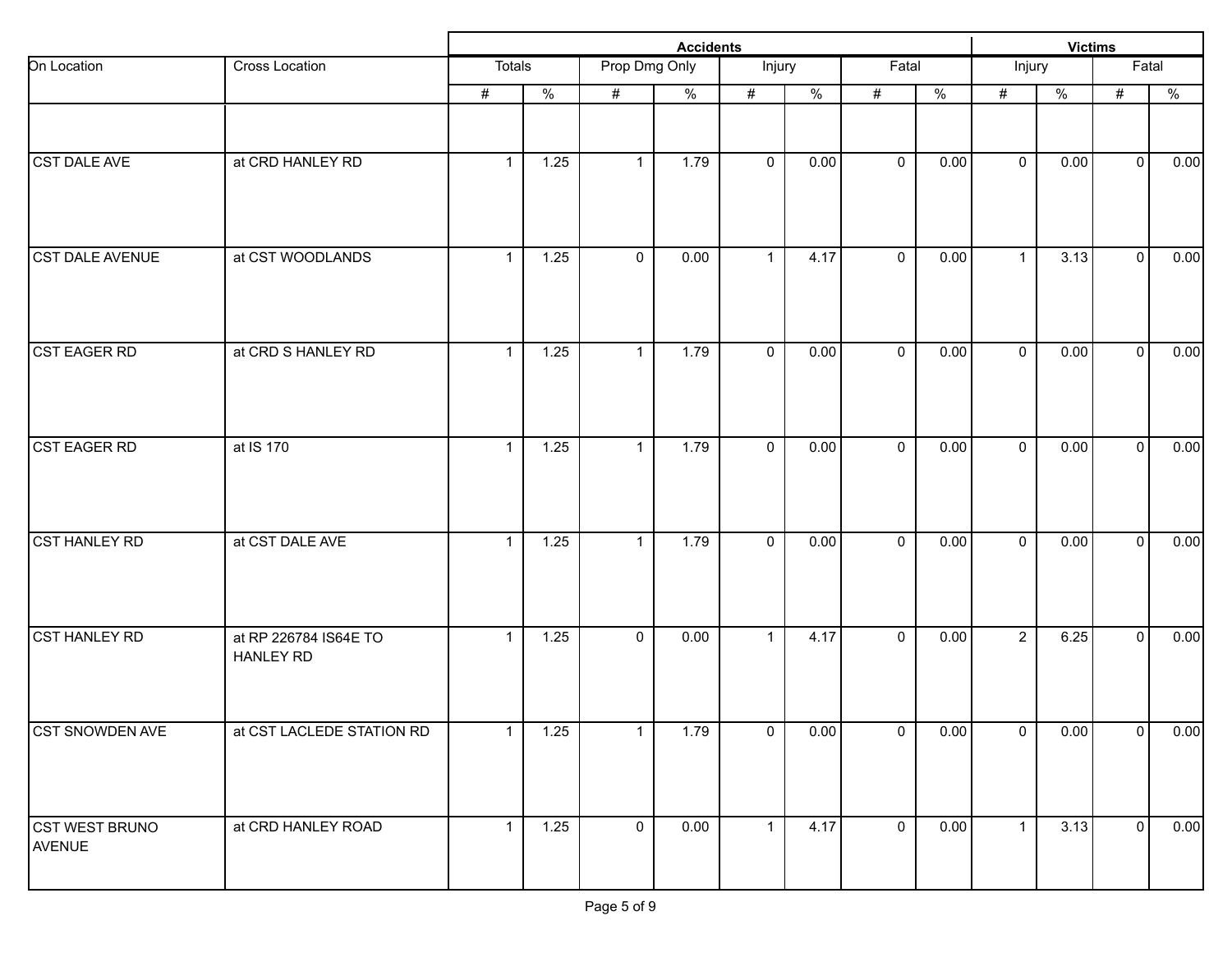|               |                                               |                |               |               |               | <b>Victims</b> |               |                |               |                |               |                |               |
|---------------|-----------------------------------------------|----------------|---------------|---------------|---------------|----------------|---------------|----------------|---------------|----------------|---------------|----------------|---------------|
| On Location   | Cross Location                                | Totals         |               | Prop Dmg Only |               | Injury         |               | Fatal          |               | Injury         |               | Fatal          |               |
|               |                                               | #              | $\frac{0}{2}$ | #             | $\frac{9}{6}$ | $\#$           | $\frac{9}{6}$ | #              | $\frac{0}{2}$ | #              | $\frac{1}{2}$ | $\#$           | $\frac{0}{2}$ |
|               |                                               |                |               |               |               |                |               |                |               |                |               |                |               |
| <b>IS 170</b> | at CRD CLAYTON RD                             | $\overline{1}$ | 1.25          | $\mathbf{1}$  | 1.79          | $\mathbf 0$    | 0.00          | $\mathbf 0$    | 0.00          | $\mathbf 0$    | 0.00          | $\mathbf 0$    | 0.00          |
| <b>IS 170</b> | at ERM ERM SOUTH IS 170<br><b>MILE 0.6</b>    | $\mathbf{1}$   | 1.25          | $\mathbf 0$   | 0.00          | $\mathbf{1}$   | 4.17          | $\mathbf 0$    | 0.00          | $\mathbf{1}$   | 3.13          | $\overline{0}$ | 0.00          |
| <b>IS 170</b> | at RP 945168 IS170E TO<br>BRENTWOOD BLVD (WJ) | $\mathbf{1}$   | 1.25          | $\mathbf{1}$  | 1.79          | $\mathbf 0$    | 0.00          | $\mathbf 0$    | 0.00          | $\mathbf 0$    | 0.00          | $\mathbf 0$    | 0.00          |
| <b>IS 64</b>  | at CRD HANLEY ROAD                            | $\mathbf{1}$   | 1.25          | $\mathbf{1}$  | 1.79          | $\mathbf 0$    | 0.00          | $\mathbf 0$    | 0.00          | $\mathbf 0$    | 0.00          | $\mathbf 0$    | 0.00          |
| <b>IS 64</b>  | at CST BELLEVUE AVE                           | $\overline{1}$ | 1.25          | $\mathbf{1}$  | 1.79          | $\mathbf 0$    | 0.00          | $\mathbf 0$    | 0.00          | $\mathbf 0$    | 0.00          | $\mathbf 0$    | 0.00          |
| <b>IS 64</b>  | at CST BIG BEND BLVD                          | $\mathbf{1}$   | 1.25          | $\mathbf 0$   | 0.00          | $\mathbf{1}$   | 4.17          | $\mathbf 0$    | 0.00          | $\overline{2}$ | 6.25          | $\mathbf 0$    | 0.00          |
| <b>IS 64</b>  | at CST HIGHLAND                               | $\mathbf{1}$   | $1.25$        | 1             | 1.79          | $\mathbf{0}$   | 0.00          | $\mathsf 0$    | 0.00          | $\mathbf 0$    | 0.00          | 0              | 0.00          |
| <b>IS 64</b>  | at CST HIGHLAND TERRACE                       | $\mathbf{1}$   | $1.25$        | $\mathbf{1}$  | 1.79          | $\overline{0}$ | 0.00          | $\overline{0}$ | 0.00          | $\mathbf 0$    | 0.00          | $\overline{0}$ | 0.00          |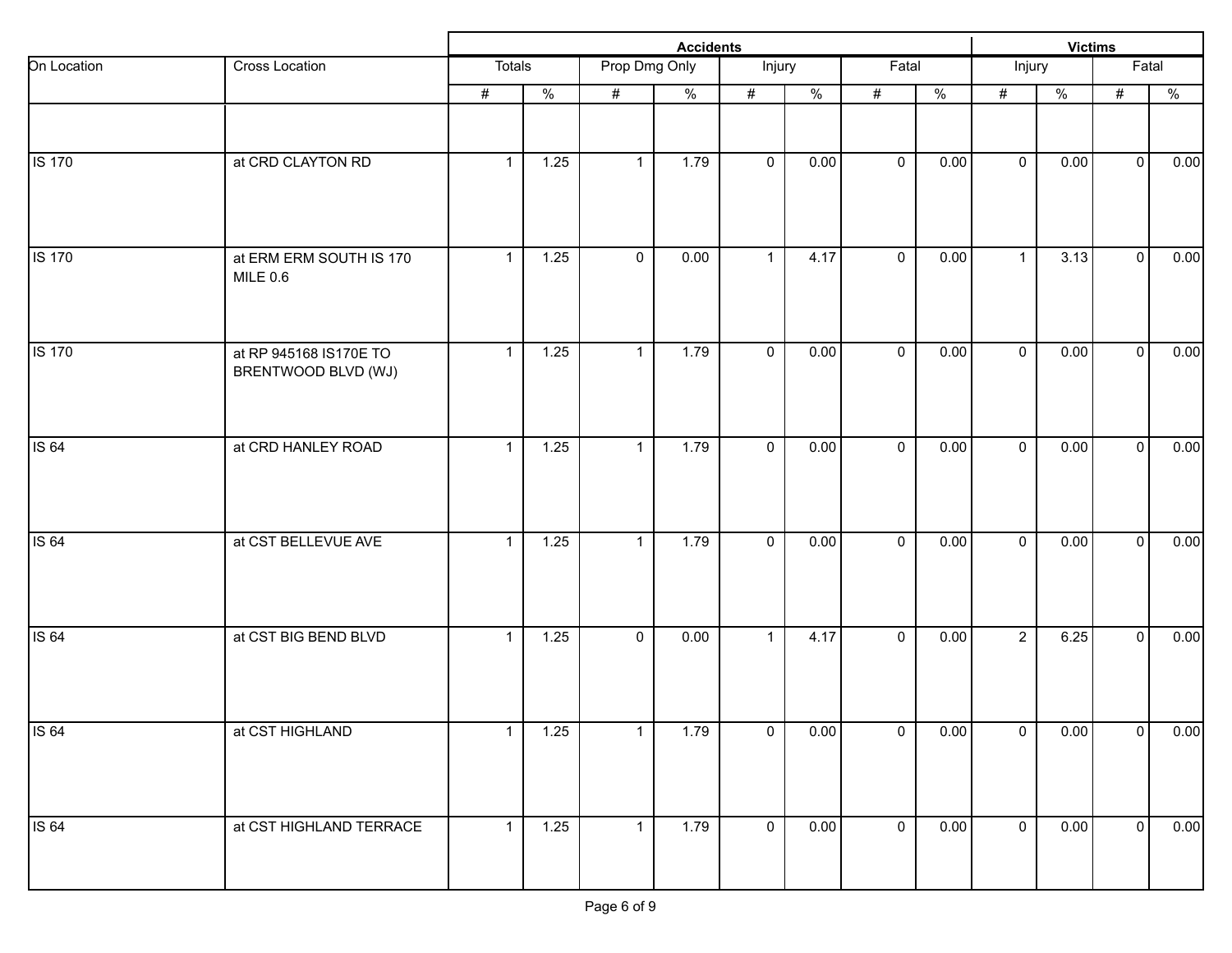|                      |                                             |              |                   |               |               | <b>Victims</b>          |                          |             |               |                |               |                |               |
|----------------------|---------------------------------------------|--------------|-------------------|---------------|---------------|-------------------------|--------------------------|-------------|---------------|----------------|---------------|----------------|---------------|
| On Location          | Cross Location                              | Totals       |                   | Prop Dmg Only |               | Injury                  |                          | Fatal       |               | Injury         |               | Fatal          |               |
|                      |                                             | #            | $\frac{0}{2}$     | #             | $\frac{0}{6}$ | $\#$                    | $\overline{\frac{9}{6}}$ | #           | $\frac{0}{2}$ | #              | $\frac{1}{2}$ | $\#$           | $\frac{0}{2}$ |
|                      |                                             |              |                   |               |               |                         |                          |             |               |                |               |                |               |
| IS 64                | at CST MCCAUSLAND AVE                       | $\mathbf{1}$ | 1.25              | $\mathbf{1}$  | 1.79          | $\mathbf 0$             | 0.00                     | $\mathbf 0$ | 0.00          | $\mathbf 0$    | 0.00          | $\mathbf 0$    | 0.00          |
| <b>IS 64</b>         | at ERM 33.4                                 | $\mathbf{1}$ | 1.25              | $\mathbf 0$   | 0.00          | $\mathbf{1}$            | 4.17                     | $\mathbf 0$ | 0.00          | $\mathbf{1}$   | 3.13          | $\overline{0}$ | 0.00          |
| <b>IS 64</b>         | at ERM ERM WEST IS 64<br>MILE 33.0          | $\mathbf{1}$ | 1.25              | 1             | 1.79          | $\mathbf 0$             | 0.00                     | $\mathbf 0$ | 0.00          | $\mathbf 0$    | 0.00          | $\mathbf 0$    | 0.00          |
| IS 64                | at RP 104522 HANLEY RD TO<br>IS64E          | $\mathbf{1}$ | 1.25              | 1             | 1.79          | $\mathbf 0$             | 0.00                     | $\mathbf 0$ | 0.00          | $\mathbf 0$    | 0.00          | $\mathbf 0$    | 0.00          |
| <b>IS 64</b>         | at RP 904786 IS64W TO<br>BRENTWOOD BLVD     | $\mathbf{1}$ | 1.25              | $\mathbf{1}$  | 1.79          | $\mathbf 0$             | 0.00                     | $\mathbf 0$ | 0.00          | $\mathbf 0$    | 0.00          | $\mathbf 0$    | 0.00          |
| <b>IS 64</b>         | at RP 945167 IS64E TO<br><b>IS170W (WJ)</b> | $\mathbf{1}$ | 1.25              | $\mathbf{1}$  | 1.79          | $\mathbf 0$             | 0.00                     | $\mathbf 0$ | 0.00          | $\mathbf 0$    | 0.00          | $\mathbf 0$    | 0.00          |
| PP 7960 CLAYTON ROAD | at CRD CLAYTON RD                           | $\mathbf 1$  | $1.25$            | $\mathbf{1}$  | 1.79          | $\overline{\mathbf{0}}$ | 0.00                     | $\mathbf 0$ | 0.00          | $\overline{0}$ | 0.00          | 0              | 0.00          |
| PP 8001 DALE AVE     | at CST DALE AVE                             | $\mathbf{1}$ | $\overline{1.25}$ | $\mathbf{1}$  | 1.79          | $\mathbf 0$             | 0.00                     | $\mathbf 0$ | 0.00          | $\mathbf 0$    | 0.00          | $\overline{0}$ | 0.00          |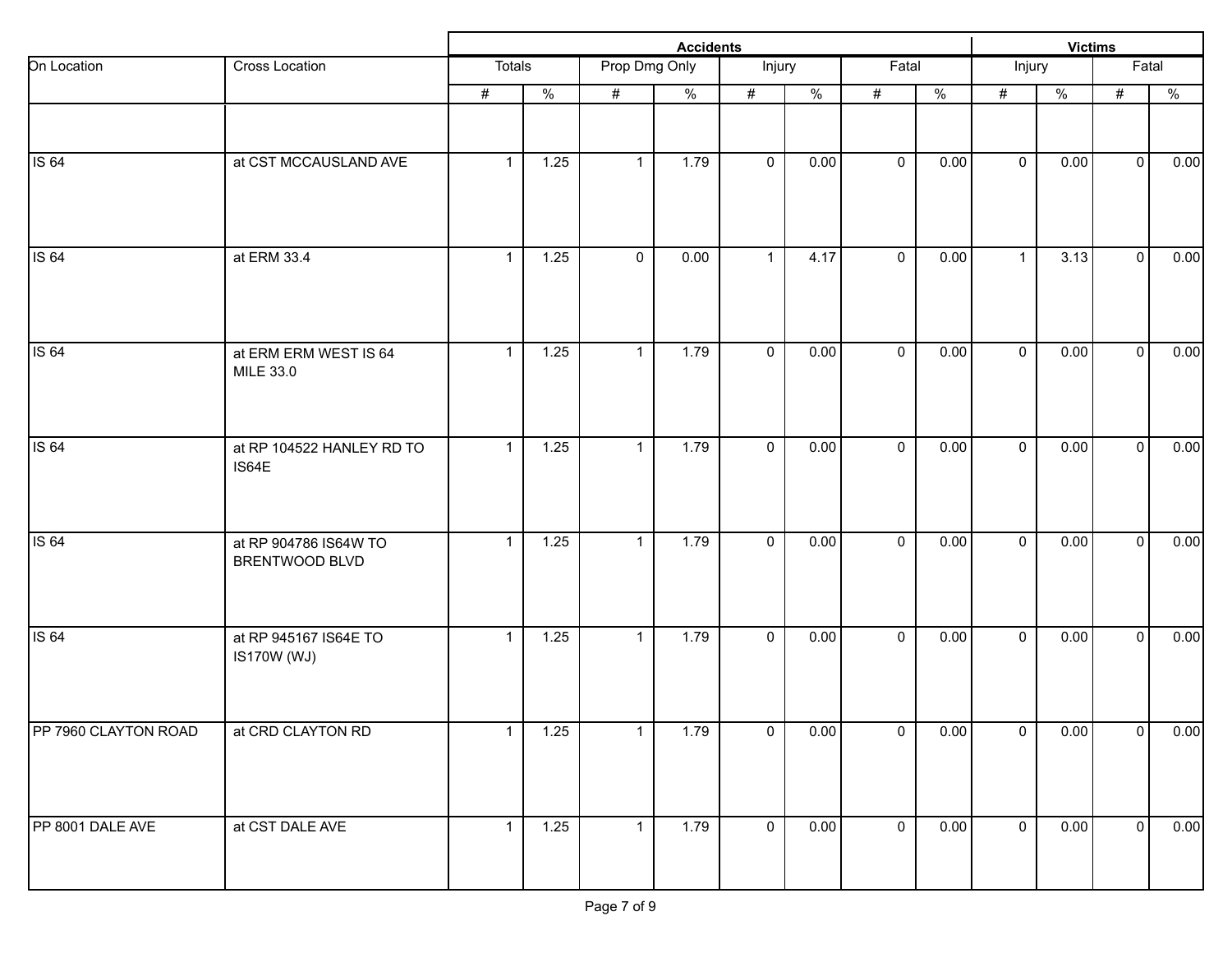| Cross Location<br>at CST OAKLAND AVE | Totals<br>$\#$<br>$\mathbf{1}$ | $\frac{9}{6}$     | Prop Dmg Only<br># | $\%$ | Injury<br>$\#$      | $\%$ | Fatal<br>$\#$  | $\frac{9}{6}$ | Injury         |              | Fatal          |                                                                                |
|--------------------------------------|--------------------------------|-------------------|--------------------|------|---------------------|------|----------------|---------------|----------------|--------------|----------------|--------------------------------------------------------------------------------|
|                                      |                                |                   |                    |      |                     |      |                |               |                |              |                |                                                                                |
|                                      |                                |                   |                    |      |                     |      |                |               | $\#$           | $\%$         | #              | $\%$                                                                           |
|                                      |                                | 1.25              | $\mathbf{1}$       | 1.79 | $\mathbf 0$         | 0.00 | $\mathbf 0$    | 0.00          | $\mathbf 0$    | 0.00         | $\overline{0}$ | 0.00                                                                           |
| at CST GALLERIA PKWY                 | $\mathbf{1}$                   | $\overline{1.25}$ | $\mathbf{1}$       | 1.79 | $\mathbf 0$         | 0.00 | $\mathbf 0$    | 0.00          | $\mathbf 0$    | 0.00         |                | 0.00                                                                           |
| at CRD BRENTWOOD<br><b>BOULEVARD</b> | $\mathbf{1}$                   | 1.25              | $\mathbf{1}$       | 1.79 | $\mathbf 0$         | 0.00 | $\mathbf 0$    | 0.00          | $\mathbf 0$    | 0.00         |                | 0.00                                                                           |
| at CST S BRENTWOOD BLVD              | $\mathbf{1}$                   | 1.25              | 1                  | 1.79 | $\mathbf 0$         | 0.00 | $\mathbf 0$    | 0.00          | $\mathbf 0$    | 0.00         | $\mathbf{0}$   | 0.00                                                                           |
| at CRD S BRENTWOOD BLVD              | $\mathbf{1}$                   | 1.25              | $\mathbf{1}$       | 1.79 | $\mathbf 0$         | 0.00 | $\mathbf 0$    | 0.00          | $\mathbf 0$    | 0.00         | $\mathbf{0}$   | 0.00                                                                           |
| at CRD HANLEY RD                     | $\mathbf{1}$                   | 1.25              | $\mathbf{1}$       | 1.79 | $\mathbf 0$         | 0.00 | $\mathbf{0}$   | 0.00          | $\mathbf 0$    | 0.00         |                | 0.00                                                                           |
| at IS 170                            | 1                              | $1.25$            | 1                  | 1.79 | $\mathsf{O}\xspace$ | 0.00 | $\mathbf 0$    |               | $\mathbf 0$    |              |                | 0.00                                                                           |
| at CRD HANELY RD                     | $\mathbf{1}$                   | $1.25$            | $\mathbf{0}$       | 0.00 | $\mathbf{1}$        | 4.17 | $\overline{0}$ |               | $\overline{2}$ |              |                | 0.00                                                                           |
|                                      |                                |                   |                    |      |                     |      |                |               |                | 0.00<br>0.00 | 6.25           | $\mathbf 0$<br>$\overline{0}$<br>$\mathbf{0}$<br>0.00<br> 0 <br>$\overline{0}$ |